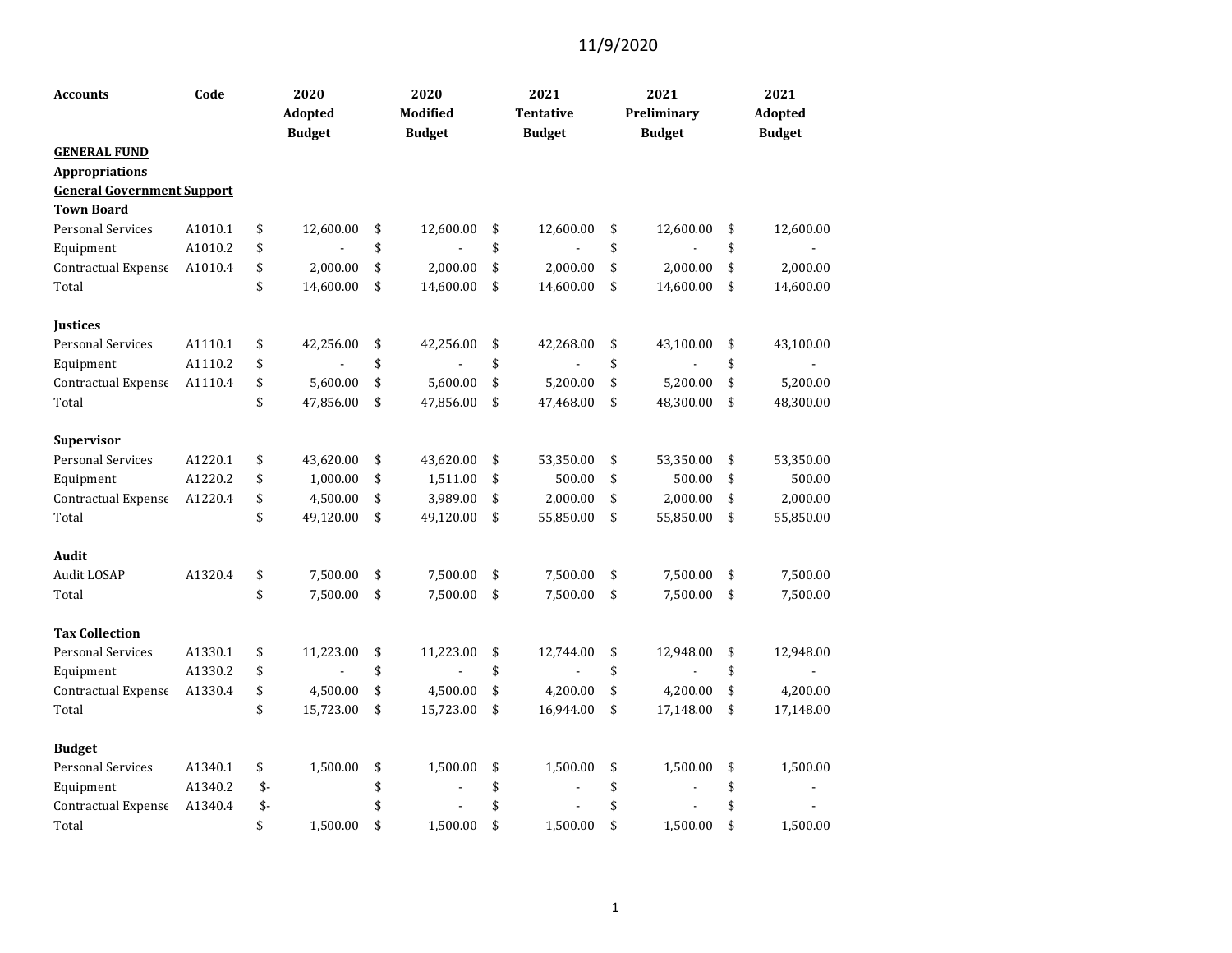| <b>Accounts</b>            | Code    | 2020            |    | 2020          | 2021             | 2021            | 2021            |
|----------------------------|---------|-----------------|----|---------------|------------------|-----------------|-----------------|
|                            |         | <b>Adopted</b>  |    | Modified      | <b>Tentative</b> | Preliminary     | Adopted         |
|                            |         | <b>Budget</b>   |    | <b>Budget</b> | <b>Budget</b>    | <b>Budget</b>   | <b>Budget</b>   |
| <b>Assessors</b>           |         |                 |    |               |                  |                 |                 |
| <b>Personal Services</b>   | A1355.1 | \$              | \$ |               | \$               | \$              | \$              |
| Equipment                  | A1355.2 | \$              | \$ |               | \$               |                 | \$              |
| Contractual Expense        | A1355.4 | \$<br>40,375.00 | \$ | 40,375.00     | \$<br>39,200.00  | \$<br>39,200.00 | \$<br>39,200.00 |
| Total                      |         | \$<br>40,375.00 | \$ | 40,375.00     | \$<br>39,200.00  | \$<br>39,200.00 | \$<br>39,200.00 |
| <b>Fiscal Advisors</b>     |         |                 |    |               |                  |                 |                 |
| <b>Contractual Expense</b> | A1380.4 | \$              | \$ |               | \$               |                 | \$              |
| Total                      |         | \$              | \$ |               | \$               | \$              | \$              |
| <b>Town Clerk</b>          |         |                 |    |               |                  |                 |                 |
| <b>Personal Services</b>   | A1410.1 | \$<br>37,828.00 | \$ | 37,828.00     | \$<br>37,891.00  | \$<br>38,525.00 | \$<br>38,525.00 |
| Equipment                  | A1410.2 | \$              | \$ |               | \$               | \$              | \$              |
| <b>Contractual Expense</b> | A1410.4 | \$<br>3,500.00  | \$ | 3,500.00      | \$<br>3,200.00   | \$<br>3,200.00  | \$<br>3,200.00  |
| Total                      |         | \$<br>41,328.00 | \$ | 41,328.00     | \$<br>41,091.00  | \$<br>41,725.00 | \$<br>41,725.00 |
| <b>Attorney</b>            |         |                 |    |               |                  |                 |                 |
| <b>Personal Services</b>   | A1420.1 | \$              | \$ |               | \$               |                 | \$              |
| Equipment                  | A1420.2 | \$              | \$ |               | \$               | \$              | \$              |
| <b>Contractual Expense</b> | A1420.4 | \$<br>40,000.00 | \$ | 40,000.00     | \$<br>30,000.00  | \$<br>30,000.00 | \$<br>30,000.00 |
| Total                      |         | \$<br>40,000.00 | \$ | 40,000.00     | \$<br>30,000.00  | \$<br>30,000.00 | \$<br>30,000.00 |
| <b>Engineer</b>            |         |                 |    |               |                  |                 |                 |
| Contractual Expense        | A1440.4 | \$<br>3,500.00  | \$ | 3,500.00      | \$<br>2,500.00   | \$<br>2,500.00  | \$<br>2,500.00  |
| Total                      |         | \$<br>3.500.00  | \$ | 3.500.00      | \$<br>2.500.00   | \$<br>2.500.00  | \$<br>2.500.00  |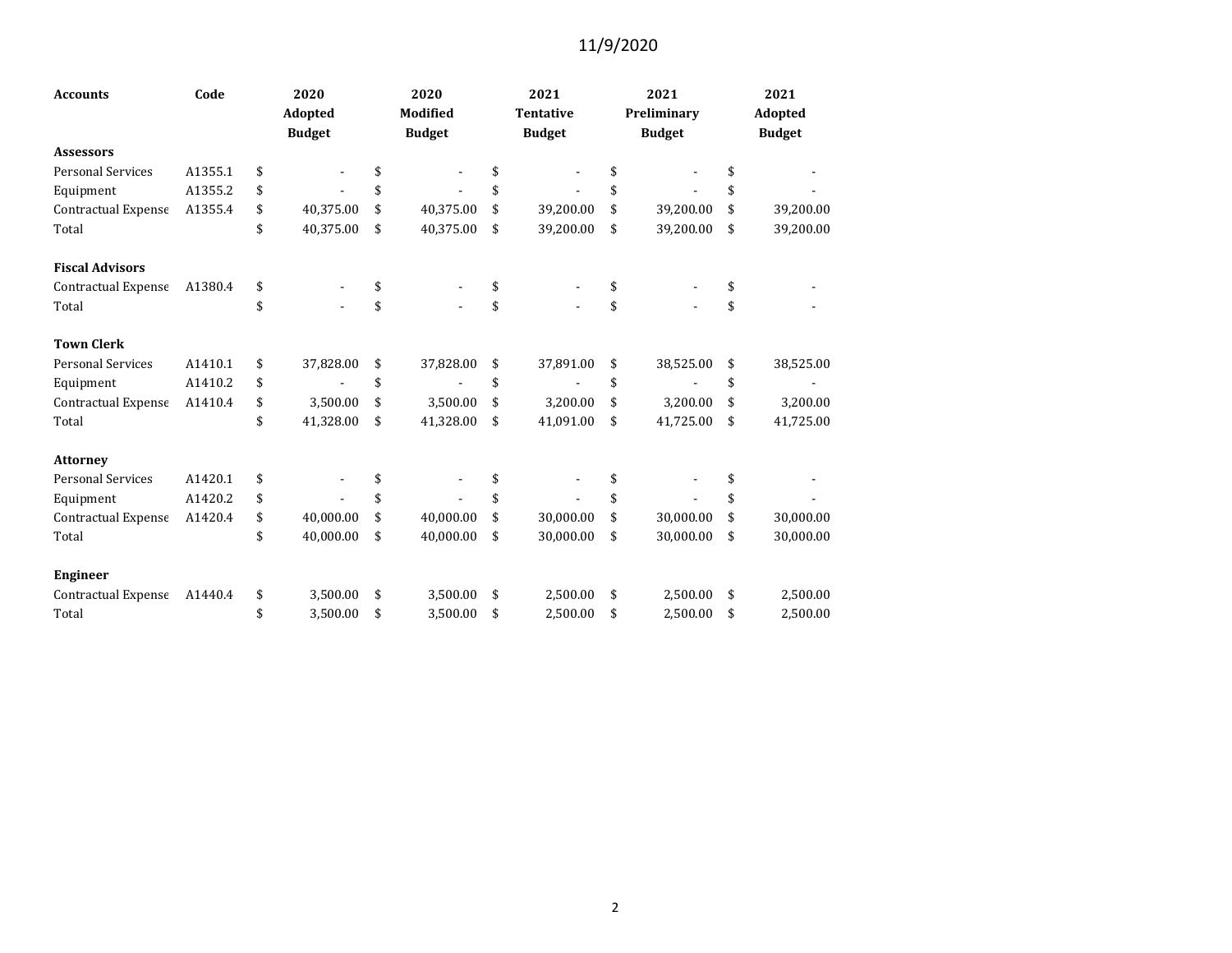| <b>Accounts</b>                     | Code    | 2020<br>Adopted<br><b>Budget</b> | 2020<br>Modified<br><b>Budget</b> | 2021<br><b>Tentative</b><br><b>Budget</b> | 2021<br>Preliminary<br><b>Budget</b> | 2021<br>Adopted<br><b>Budget</b> |
|-------------------------------------|---------|----------------------------------|-----------------------------------|-------------------------------------------|--------------------------------------|----------------------------------|
| <b>Elections</b>                    |         |                                  |                                   |                                           |                                      |                                  |
| <b>Personal Services</b>            | A1450.1 | \$                               | \$                                | \$<br>$\blacksquare$                      | \$                                   | \$                               |
| Equipment                           | A1450.2 | \$                               | \$                                | \$                                        | \$                                   | \$                               |
| Contractual Expense                 | A1450.4 | \$<br>250.00                     | \$<br>250.00                      | \$<br>250.00                              | \$<br>250.00                         | \$<br>250.00                     |
| Total                               |         | \$<br>250.00                     | \$<br>250.00                      | \$<br>250.00                              | \$<br>250.00                         | \$<br>250.00                     |
| <b>Buildings</b>                    |         |                                  |                                   |                                           |                                      |                                  |
| <b>Personal Services</b>            | A1620.1 | \$<br>2,000.00                   | \$<br>2,000.00                    | \$<br>2,000.00                            | \$<br>2,000.00                       | \$<br>2,000.00                   |
| Equipment                           | A1620.2 | \$<br>500.00                     | \$<br>500.00                      | \$                                        | \$                                   | \$                               |
| Contractual Expense                 | A1620.4 | \$<br>60,000.00                  | \$<br>60,000.00                   | \$<br>60,000.00                           | \$<br>60,000.00                      | \$<br>60,000.00                  |
| Total                               |         | \$<br>62,500.00                  | \$<br>62,500.00                   | \$<br>62,000.00                           | \$<br>62,000.00                      | \$<br>62,000.00                  |
| <b>Central Communicatons System</b> |         |                                  |                                   |                                           |                                      |                                  |
| <b>Personal Services</b>            | A1650.1 | \$                               | \$                                | \$                                        | \$                                   | \$                               |
| Equipment                           | A1650.2 | \$                               | \$                                | \$                                        | \$                                   | \$                               |
| Contractual Expense                 | A1650.4 | \$<br>5,000.00                   | \$<br>5.000.00                    | \$<br>5,000.00                            | \$<br>5.000.00                       | \$<br>5,000.00                   |
| Total                               |         | \$<br>5,000.00                   | \$<br>5,000.00                    | \$<br>5,000.00                            | \$<br>5,000.00                       | \$<br>5,000.00                   |
| <b>Central Printing and Mailing</b> |         |                                  |                                   |                                           |                                      |                                  |
| <b>Personal Services</b>            | A1670.1 | \$                               | \$                                | \$                                        | \$                                   | \$                               |
| Equipment                           | A1670.2 | \$                               | \$                                | \$<br>$\overline{\phantom{a}}$            | \$                                   | \$                               |
| Contractual Expense                 | A1670.4 | \$<br>2,500.00                   | \$<br>2,500.00                    | \$<br>1,700.00                            | \$<br>1,700.00                       | \$<br>1,700.00                   |
| Total                               |         | \$<br>2,500.00                   | \$<br>2,500.00                    | \$<br>1,700.00                            | \$<br>1,700.00                       | \$<br>1,700.00                   |
| <b>Special items</b>                |         |                                  |                                   |                                           |                                      |                                  |
| <b>Unallocated Insuran</b>          | A1910.4 | \$<br>36,000.00                  | \$<br>36,000.00                   | \$<br>40,000.00                           | \$<br>40,000.00                      | \$<br>40,000.00                  |
| Municipal Associatic                | A1920.4 | \$<br>1,100.00                   | \$<br>1,100.00                    | \$<br>1,000.00                            | \$<br>1,000.00                       | \$<br>1,000.00                   |
| Contingency                         | A1990.4 | \$<br>45,000.00                  | \$<br>45,000.00                   | \$<br>42,000.00                           | \$<br>42,000.00                      | \$<br>42,000.00                  |
| Total                               |         | \$<br>82,100.00                  | \$<br>82,100.00                   | \$<br>83,000.00                           | \$<br>83,000.00                      | \$<br>83,000.00                  |
| Total General Government Supp \$    |         | 413,852.00                       | \$<br>413,852.00                  | \$<br>408,603.00                          | \$<br>410,273.00                     | \$<br>410,273.00                 |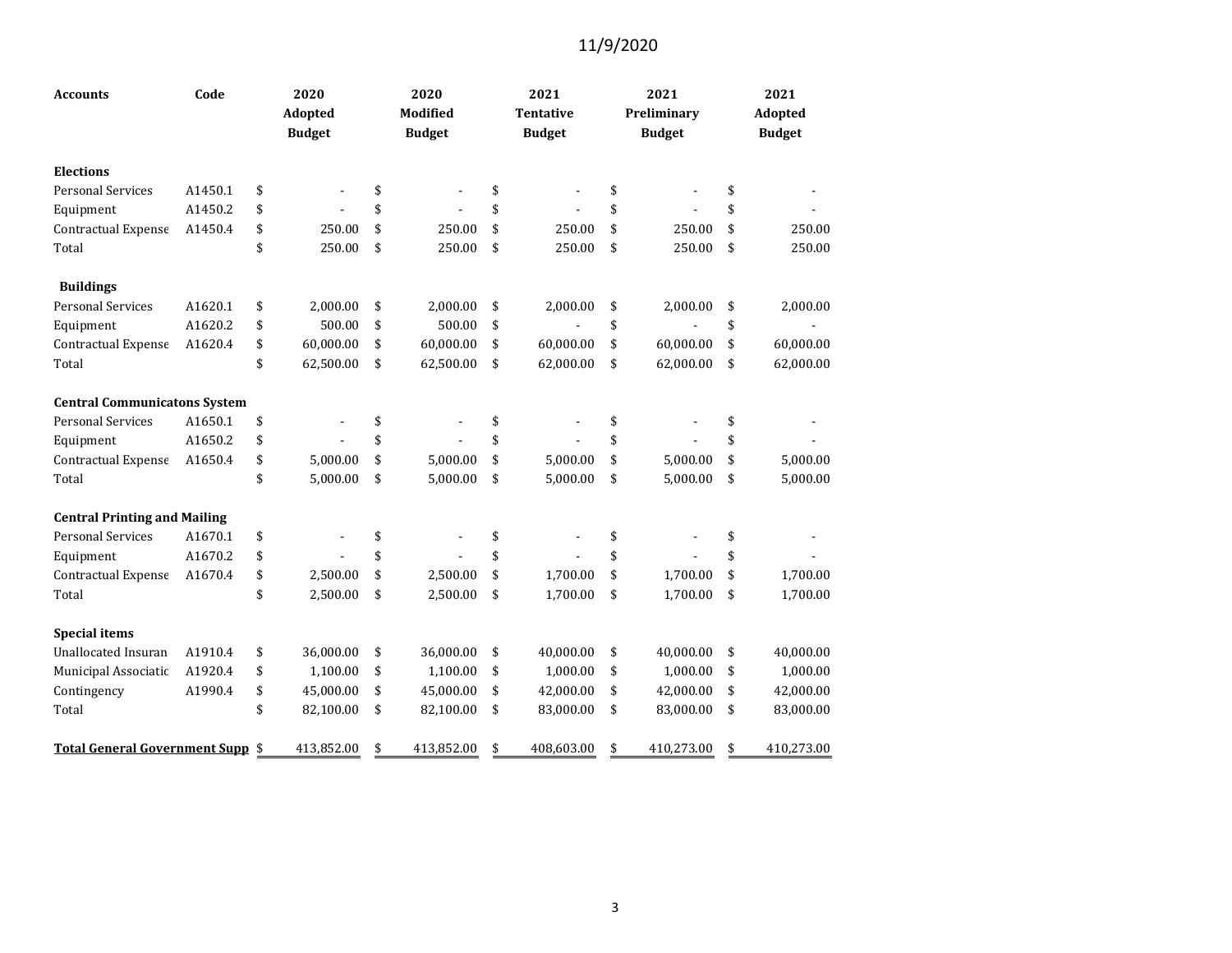| <b>Accounts</b>             | Code    | 2020<br><b>Adopted</b><br><b>Budget</b> |           | 2020<br>Modified<br><b>Budget</b> | 2021<br><b>Tentative</b><br><b>Budget</b> | 2021<br>Preliminary<br><b>Budget</b> | 2021<br><b>Adopted</b><br><b>Budget</b> |
|-----------------------------|---------|-----------------------------------------|-----------|-----------------------------------|-------------------------------------------|--------------------------------------|-----------------------------------------|
| <b>Public Safety</b>        |         |                                         |           |                                   |                                           |                                      |                                         |
| <b>Traffic Control</b>      |         |                                         |           |                                   |                                           |                                      |                                         |
| <b>Personal Services</b>    | A3310.1 | \$                                      |           | \$                                | \$                                        | \$                                   | \$                                      |
| Equipment                   | A3310.2 | \$                                      |           | \$                                | \$                                        | \$                                   | \$                                      |
| Contractual Expense         | A3310.4 | \$                                      | 1,500.00  | \$<br>1,500.00                    | \$<br>1,500.00                            | \$<br>1,500.00                       | \$<br>1,500.00                          |
| Total                       |         | \$                                      | 1,500.00  | \$<br>1,500.00                    | \$<br>1,500.00                            | \$<br>1,500.00                       | \$<br>1,500.00                          |
| <b>Control of Dogs</b>      |         |                                         |           |                                   |                                           |                                      |                                         |
| <b>Personal Services</b>    | A3510.1 | \$                                      | 7,791.00  | \$<br>7,791.00                    | \$<br>7,791.00                            | \$<br>7,947.00                       | \$<br>7,947.00                          |
| Equipment                   | A3510.2 | \$                                      |           | \$                                | \$                                        | \$                                   | \$                                      |
| Contractual Expense         | A3510.4 | \$                                      | 5,130.00  | \$<br>5,130.00                    | \$<br>4,700.00                            | \$<br>4,700.00                       | \$<br>4,700.00                          |
| Total                       |         | \$                                      | 12,921.00 | \$<br>12,921.00                   | \$<br>12,491.00                           | \$<br>12,647.00                      | \$<br>12,647.00                         |
| <b>Animal Control Other</b> |         |                                         |           |                                   |                                           |                                      |                                         |
| <b>Personal Services</b>    | A3520.1 | \$                                      |           | \$                                | \$                                        | \$                                   | \$                                      |
| Equipment                   | A3520.2 | \$                                      |           | \$                                | \$                                        | \$                                   | \$                                      |
| Contractual Expense         | A3520.4 | \$                                      | 500.00    | \$<br>500.00                      | \$                                        | \$                                   | \$                                      |
| Total                       |         | \$                                      | 500.00    | \$<br>500.00                      | \$                                        | \$                                   | \$                                      |
| <b>Safety Inspection</b>    |         |                                         |           |                                   |                                           |                                      |                                         |
| <b>Personal Services</b>    | A3620.1 | \$                                      | 11,500.00 | \$<br>11,500.00                   | \$<br>11,500.00                           | \$<br>11,730.00                      | \$<br>11,730.00                         |
| Equipment                   | A3620.2 | \$                                      | 300.00    | \$<br>300.00                      | \$<br>300.00                              | \$<br>300.00                         | \$<br>300.00                            |
| Contractual Expense         | A3620.4 | \$                                      | 1,000.00  | \$<br>1,000.00                    | \$<br>1,000.00                            | \$<br>1,000.00                       | \$<br>1,000.00                          |
| Total                       |         | \$                                      | 12,800.00 | \$<br>12,800.00                   | \$<br>12,800.00                           | \$<br>13,030.00                      | \$<br>13,030.00                         |
| <b>Total Public Safety</b>  |         | \$                                      | 27,721.00 | \$<br>27,721.00                   | \$<br>26,791.00                           | \$<br>27,177.00                      | \$<br>27.177.00                         |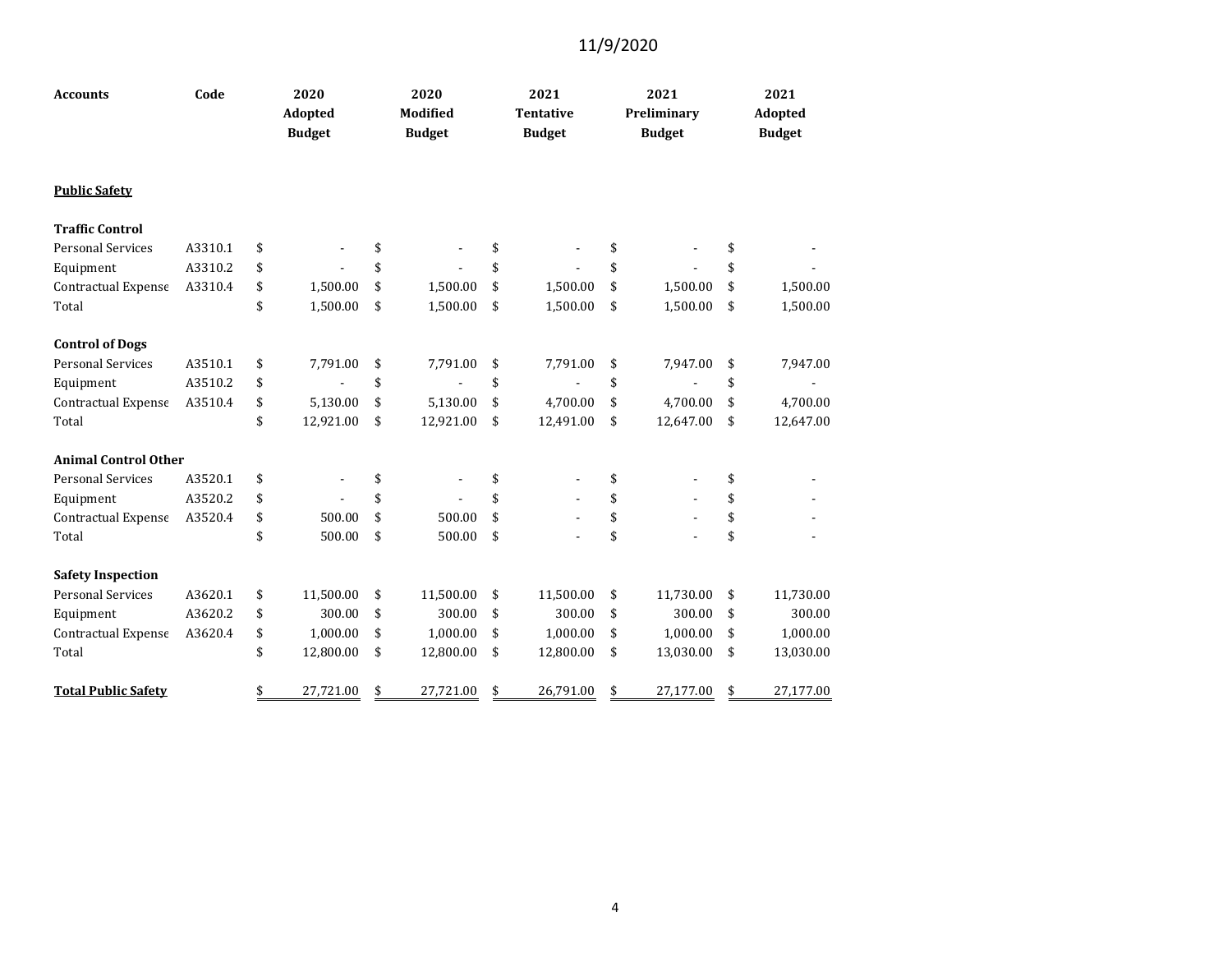| <b>Accounts</b>                      | Code    | 2020<br>Adopted<br><b>Budget</b> | 2020<br>Modified<br><b>Budget</b> | 2021<br>Tentative<br><b>Budget</b> | 2021<br>Preliminary<br><b>Budget</b> | 2021<br>Adopted<br><b>Budget</b> |
|--------------------------------------|---------|----------------------------------|-----------------------------------|------------------------------------|--------------------------------------|----------------------------------|
| <b>Health</b>                        |         |                                  |                                   |                                    |                                      |                                  |
| <b>Board of Health</b>               |         |                                  |                                   |                                    |                                      |                                  |
| <b>Personal Services</b>             | A4010.1 | \$                               | \$<br>1,200.00                    | \$<br>1,200.00                     | \$<br>1,200.00                       | \$<br>1,200.00                   |
| Total                                |         | \$                               | \$<br>1,200.00                    | \$<br>1,200.00                     | \$<br>1,200.00                       | \$<br>1,200.00                   |
| <b>Registrar of Vital Statistics</b> |         |                                  |                                   |                                    |                                      |                                  |
| <b>Personal Services</b>             | A4020.1 | \$<br>1,000.00                   | \$<br>1,000.00                    | \$<br>1,000.00                     | \$<br>1,020.00                       | \$<br>1,020.00                   |
| Equipment                            | A4020.2 | \$<br>250.00                     | \$<br>250.00                      | \$                                 | \$                                   | \$                               |
| Contractual Expense                  | A4020.4 | \$<br>250.00                     | \$<br>250.00                      | \$<br>250.00                       | \$<br>250.00                         | \$<br>250.00                     |
| Total                                |         | \$<br>1,500.00                   | \$<br>1,500.00                    | \$<br>1,250.00                     | \$<br>1,270.00                       | \$<br>1,270.00                   |
| Ambulance                            |         |                                  |                                   |                                    |                                      |                                  |
| <b>Personal Services</b>             | A4540.1 | \$                               | \$                                | \$                                 | \$                                   | \$                               |
| Equipment                            | A4540.2 | \$                               | \$                                | \$                                 | \$                                   | \$                               |
| Contractual Expense                  | A4540.4 | \$<br>139,301.00                 | \$<br>139,301.00                  | \$<br>139,301.00                   | \$<br>134,301.00                     | \$<br>134,301.00                 |
| Total                                |         | \$<br>139,301.00                 | \$<br>139,301.00                  | \$<br>139,301.00                   | \$<br>134,301.00                     | \$<br>134,301.00                 |
| <b>Total Health</b>                  |         | \$<br>140,801.00                 | \$<br>140,801.00                  | \$<br>141,751.00                   | \$<br>136,771.00                     | \$<br>136,771.00                 |
| <b>Transportation</b>                |         |                                  |                                   |                                    |                                      |                                  |
| <b>Superintendent of Highways</b>    |         |                                  |                                   |                                    |                                      |                                  |
| <b>Personal Services</b>             | A5010.1 | \$<br>63,320.00                  | \$<br>63,320.00                   | \$<br>63,320.00                    | \$<br>64,586.00                      | \$<br>64,586.00                  |
| Equipment                            | A5010.2 | \$                               | \$                                | \$                                 | \$                                   | \$                               |
| Contractual Expense                  | A5010.4 | \$<br>1,750.00                   | \$<br>1,750.00                    | \$<br>1,750.00                     | \$<br>1,750.00                       | \$<br>1,750.00                   |
| Total                                |         | \$<br>65,070.00                  | \$<br>65,070.00                   | \$<br>65,070.00                    | \$<br>66,336.00                      | \$<br>66,336.00                  |
| <b>Street Lighting</b>               |         |                                  |                                   |                                    |                                      |                                  |
| Contractual Expense                  | A5182.4 | \$<br>2,500.00                   | \$<br>2,500.00                    | \$<br>2,000.00                     | \$<br>2,000.00                       | \$<br>2,000.00                   |
| Total                                |         | \$<br>2,500.00                   | \$<br>2,500.00                    | \$<br>2,000.00                     | \$<br>2,000.00                       | \$<br>2,000.00                   |
| <b>Total Transportation</b>          |         | \$<br>67,570.00                  | \$<br>67,570.00                   | \$<br>67,070.00                    | \$<br>68,336.00                      | \$<br>68,336.00                  |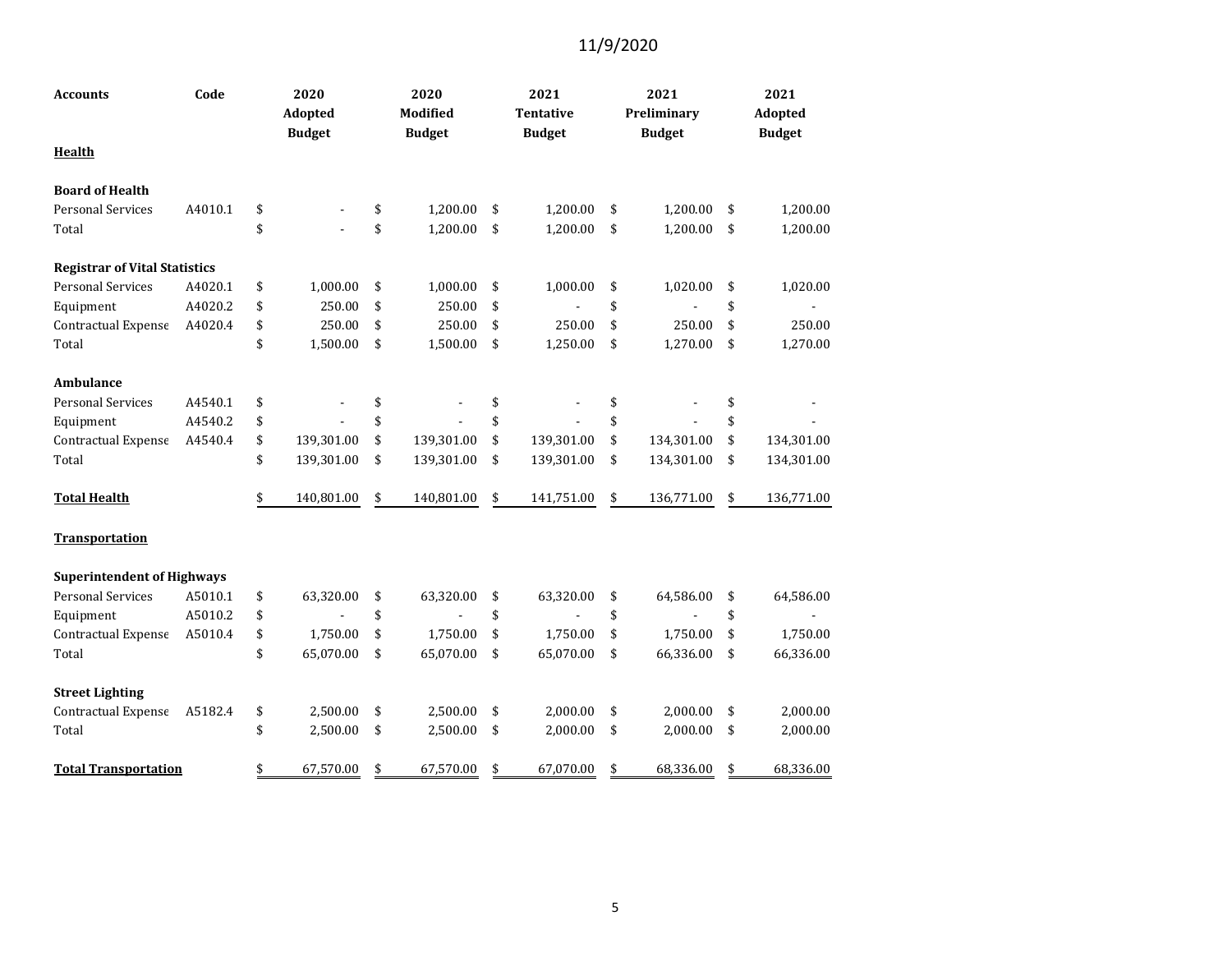| <b>Accounts</b>                                                   | Code    | 2020<br>Adopted<br><b>Budget</b> | 2020<br>Modified<br><b>Budget</b> | 2021<br><b>Tentative</b><br><b>Budget</b> | 2021<br>Preliminary<br><b>Budget</b> | 2021<br>Adopted<br><b>Budget</b> |
|-------------------------------------------------------------------|---------|----------------------------------|-----------------------------------|-------------------------------------------|--------------------------------------|----------------------------------|
| <b>Waterways Navigation</b>                                       |         |                                  |                                   |                                           |                                      |                                  |
| Contractual Expense                                               | A5710.4 | \$<br>1,800.00                   | \$<br>1,800.00                    | \$<br>1,800.00                            | \$<br>1,800.00                       | \$<br>1,800.00                   |
| Total                                                             |         | \$<br>1,800.00                   | \$<br>1,800.00                    | \$<br>1,800.00                            | \$<br>1,800.00                       | \$<br>1,800.00                   |
| <b>Total Waterways Navigation</b>                                 |         | \$<br>1,800.00                   | \$<br>1,800.00                    | \$<br>1,800.00                            | \$<br>1,800.00                       | \$<br>1,800.00                   |
| <b>Economic Assistance and Opportunity</b>                        |         |                                  |                                   |                                           |                                      |                                  |
| <b>Publicity</b>                                                  |         |                                  |                                   |                                           |                                      |                                  |
| Contractual Expense                                               | A6410.4 | \$<br>300.00                     | \$<br>300.00                      | \$<br>300.00                              | \$<br>300.00                         | \$<br>300.00                     |
| Total                                                             |         | \$<br>300.00                     | \$<br>300.00                      | \$<br>300.00                              | \$<br>300.00                         | \$<br>300.00                     |
| <b>Veterans Services</b>                                          |         |                                  |                                   |                                           |                                      |                                  |
| <b>Personal Services</b>                                          | A6510.1 | \$                               | \$                                | \$                                        | \$                                   | \$                               |
| Equipment                                                         | A6510.2 | \$                               | \$                                | \$                                        | \$                                   | \$                               |
| Contractual Expense                                               | A6510.4 | \$<br>700.00                     | \$<br>700.00                      | \$<br>700.00                              | \$<br>700.00                         | \$<br>700.00                     |
| Total                                                             |         | \$<br>700.00                     | \$<br>700.00                      | \$<br>700.00                              | \$<br>700.00                         | \$<br>700.00                     |
| Total Economic Assistance and C \$                                |         | 1,000.00                         | \$<br>1,000.00                    | \$<br>1,000.00                            | \$<br>1,000.00                       | \$<br>1,000.00                   |
| <b>Culture and Recreation</b>                                     |         |                                  |                                   |                                           |                                      |                                  |
| Special Recreational Facilities (Pilot Knob Beach and BattleHill) |         |                                  |                                   |                                           |                                      |                                  |
| <b>Personal Services</b>                                          | A7180.1 | \$<br>9,500.00                   | \$<br>9,500.00                    | \$<br>9,500.00                            | \$<br>12,000.00                      | \$<br>12,000.00                  |
| Equipment                                                         | A7180.2 | \$<br>1,000.00                   | \$<br>1,000.00                    | \$<br>500.00                              | \$<br>500.00                         | \$<br>500.00                     |
| Contractual Expense                                               | A7180.4 | \$<br>33,500.00                  | \$<br>33,500.00                   | \$<br>13,500.00                           | \$<br>13,500.00                      | \$<br>13,500.00                  |
| Total                                                             |         | \$<br>44.000.00                  | \$<br>44,000.00                   | \$<br>23,500.00                           | \$<br>26,000.00                      | \$<br>26,000.00                  |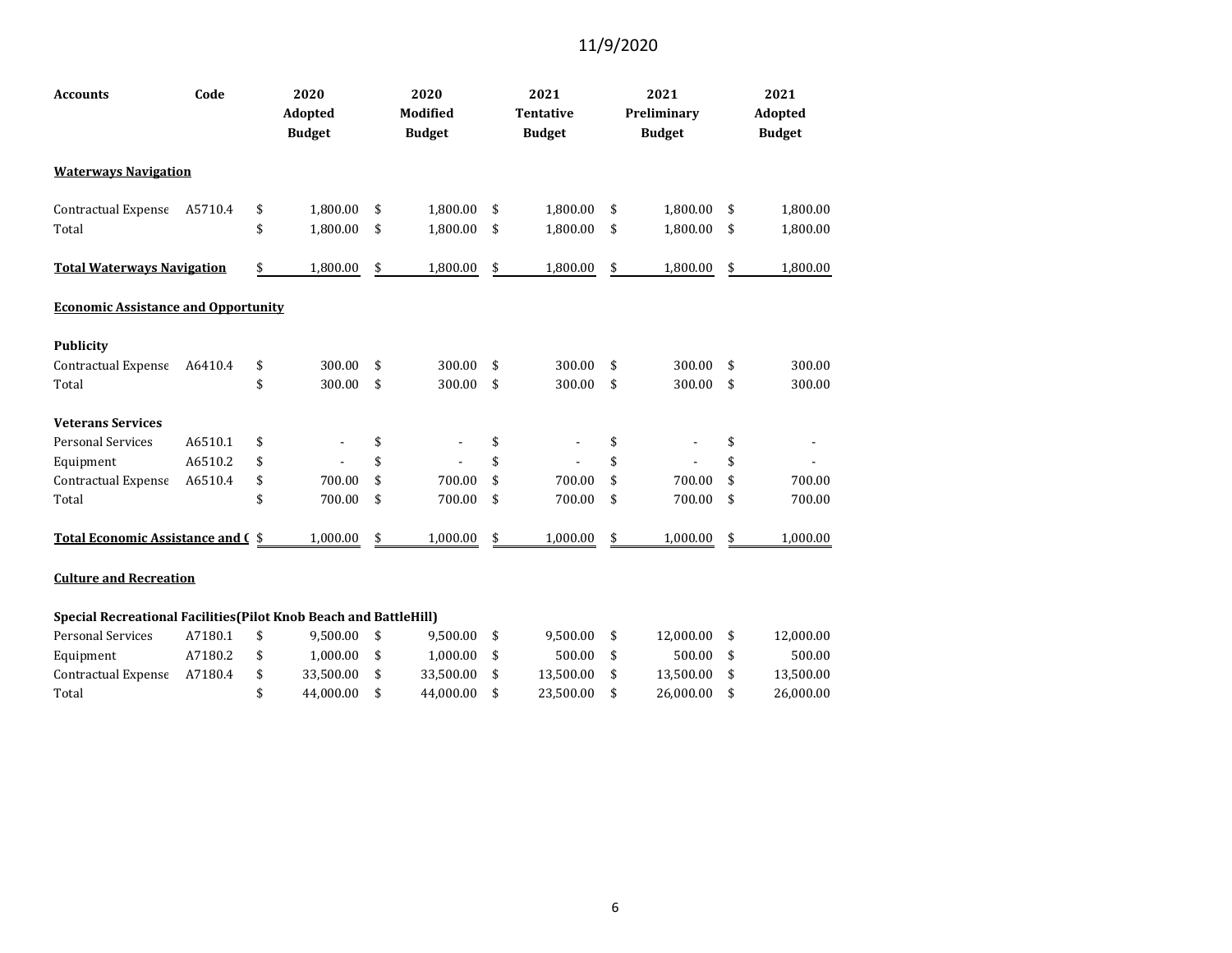| <b>Accounts</b>                     | Code    | 2020 |               | 2020 |                          |    | 2021             | 2021            | 2021            |
|-------------------------------------|---------|------|---------------|------|--------------------------|----|------------------|-----------------|-----------------|
|                                     |         |      | Adopted       |      | Modified                 |    | <b>Tentative</b> | Preliminary     | Adopted         |
|                                     |         |      | <b>Budget</b> |      | <b>Budget</b>            |    | <b>Budget</b>    | <b>Budget</b>   | <b>Budget</b>   |
| <b>Youth Program</b>                |         |      |               |      |                          |    |                  |                 |                 |
| <b>Personal Services</b>            | A7310.1 | $$-$ |               | \$   | $\overline{\phantom{a}}$ | \$ |                  | \$              | \$              |
| Equipment                           | A7310.2 | $$-$ |               | \$   | $\blacksquare$           | \$ |                  | \$              | \$              |
| Contractual Expense                 | A7310.4 | \$   | 650.00        | \$   | 650.00                   | \$ | 650.00           | \$<br>650.00    | \$<br>650.00    |
| Total                               |         | \$   | 650.00        | \$   | 650.00                   | \$ | 650.00           | \$<br>650.00    | \$<br>650.00    |
| <b>Joint Youth Project</b>          |         |      |               |      |                          |    |                  |                 |                 |
| Contractual Expense                 | A7320.4 | \$   | 12,950.00     | \$   | 12,950.00                | \$ | 5,000.00         | \$<br>5,000.00  | \$<br>5,000.00  |
| Total                               |         | \$   | 12,950.00     | \$   | 12,950.00                | \$ | 5,000.00         | \$<br>5,000.00  | \$<br>5,000.00  |
| <b>Historian</b>                    |         |      |               |      |                          |    |                  |                 |                 |
| <b>Personal Services</b>            | A7510.1 | \$   | 840.00        | \$   | 840.00                   | \$ | 840.00           | \$<br>860.00    | \$<br>860.00    |
| Equipment                           | A7510.2 | \$   |               | \$   |                          | \$ |                  | \$              | \$              |
| Contractual Expense                 | A7510.4 | \$   |               | \$   |                          | \$ |                  | \$              | \$              |
| Total                               |         | \$   | 840.00        | \$   | 840.00                   | \$ | 840.00           | \$<br>860.00    | \$<br>860.00    |
| <b>Celebration</b>                  |         |      |               |      |                          |    |                  |                 |                 |
| <b>Personal Services</b>            | A7550.1 | \$   |               | \$   |                          | \$ |                  | \$              | \$              |
| Equipment                           | A7550.2 | \$   |               | \$   |                          | \$ |                  | \$              | \$              |
| Contractual Expense                 | A7550.4 | \$   | 250.00        | \$   | 250.00                   | \$ | 250.00           | \$<br>250.00    | \$<br>250.00    |
| Total                               |         | \$   | 250.00        | \$   | 250.00                   | \$ | 250.00           | \$<br>250.00    | \$<br>250.00    |
| <b>Adult Recreaton</b>              |         |      |               |      |                          |    |                  |                 |                 |
| <b>Personal Services</b>            | A7620.1 | \$   |               | \$   |                          | \$ |                  | \$              | \$              |
| Equipment                           | A7620.2 | \$   |               | \$   |                          | \$ |                  | \$              | \$              |
| Contractual Expense                 | A7620.4 | \$   | 2,000.00      | \$   | 2,000.00                 | \$ | 2,000.00         | \$<br>2,000.00  | \$<br>2,000.00  |
| Total                               |         | \$   | 2,000.00      | \$   | 2,000.00                 | \$ | 2,000.00         | \$<br>2,000.00  | \$<br>2,000.00  |
| <b>Total Culture and Recreation</b> |         | \$   | 60,690.00     | \$   | 60.690.00                | \$ | 32.240.00        | \$<br>34,760.00 | \$<br>34,760.00 |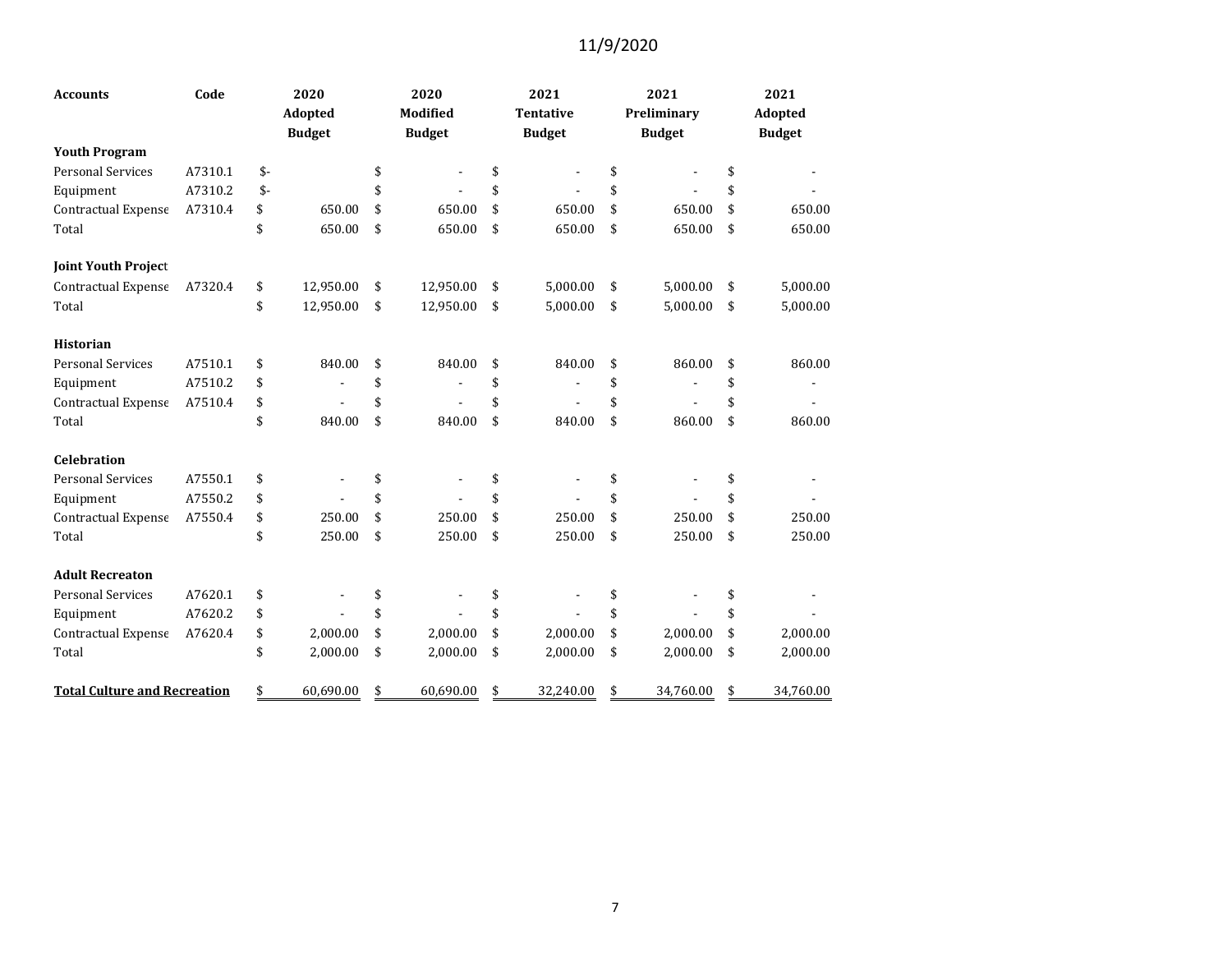| Code<br><b>Accounts</b>                  |         | 2020<br>Adopted<br><b>Budget</b> |            | 2020<br>Modified<br><b>Budget</b> |            |    | 2021<br>Tentative<br><b>Budget</b> |    | 2021<br>Preliminary<br><b>Budget</b> | 2021<br>Adopted<br><b>Budget</b> |
|------------------------------------------|---------|----------------------------------|------------|-----------------------------------|------------|----|------------------------------------|----|--------------------------------------|----------------------------------|
| <b>Home and Community Services</b>       |         |                                  |            |                                   |            |    |                                    |    |                                      |                                  |
| Planning                                 |         |                                  |            |                                   |            |    |                                    |    |                                      |                                  |
| <b>Personal Services</b>                 | A8020.1 | \$                               | 4,900.00   | \$                                | 4,900.00   | \$ | 4,900.00                           | \$ | 5,000.00                             | \$<br>5,000.00                   |
| Equipment                                | A8020.2 | \$                               |            | \$                                |            | \$ |                                    | \$ |                                      | \$                               |
| Contractual Expense                      | A8020.4 | \$                               | 7,500.00   | \$                                | 7,500.00   | \$ | 7,200.00                           | \$ | 7,200.00                             | \$<br>7,200.00                   |
| Total                                    |         | \$                               | 12,400.00  | \$                                | 12,400.00  | \$ | 12,100.00                          | \$ | 12,200.00                            | \$<br>12,200.00                  |
| <b>Environmental Control</b>             |         |                                  |            |                                   |            |    |                                    |    |                                      |                                  |
| Contractual Expense                      | A8090.4 | \$                               |            | \$                                |            | \$ |                                    | \$ |                                      | \$                               |
| Total                                    |         | \$                               |            | \$                                |            | \$ |                                    | \$ |                                      | \$                               |
| <b>Cemeteries</b>                        |         |                                  |            |                                   |            |    |                                    |    |                                      |                                  |
| <b>Personal Services</b>                 | A8810.1 | \$                               | 3,500.00   | \$                                | 3,500.00   | \$ | 3,500.00                           | \$ | 3,915.00                             | \$<br>3,915.00                   |
| Equipment                                | A8810.2 | \$                               | 500.00     | \$                                | 500.00     | \$ |                                    | \$ |                                      | \$                               |
| Contractual Expense                      | A8810.4 | \$                               | 500.00     | \$                                | 500.00     | \$ | 250.00                             | \$ | 250.00                               | \$<br>250.00                     |
| Total                                    |         | \$                               | 4,500.00   | \$                                | 4,500.00   | \$ | 3,750.00                           | \$ | 4,165.00                             | \$<br>4,165.00                   |
| Total Home and Community Sery \$         |         |                                  | 16,900.00  | \$                                | 16,900.00  | \$ | 15,850.00                          | \$ | 16,365.00                            | \$<br>16,365.00                  |
| Undistributed                            |         |                                  |            |                                   |            |    |                                    |    |                                      |                                  |
| <b>Employee Benefits</b>                 |         |                                  |            |                                   |            |    |                                    |    |                                      |                                  |
| <b>State Retirement</b>                  | A9010.1 | \$                               | 19,533.00  | \$                                | 19,533.00  | \$ | 23,060.00                          | \$ | 23,060.00                            | \$<br>23,060.00                  |
| <b>Social Security</b>                   | A9030.8 | \$                               | 19,350.00  | \$                                | 19,350.00  | \$ | 20,586.00                          | \$ | 20,530.00                            | \$<br>20,530.00                  |
| Unemployment Insu                        | A9050.8 | \$                               |            | \$                                |            |    |                                    |    |                                      |                                  |
| Disability Insurance                     | A9055.8 | \$                               | 250.00     | \$                                | 250.00     | \$ | 250.00                             | \$ | 250.00                               | \$<br>250.00                     |
| Hospital and medica                      | A9060.8 | \$                               | 17,600.00  | \$                                | 17,600.00  | \$ | 17,852.00                          | \$ | 17,852.00                            | \$<br>17,852.00                  |
| Employee Benefits-(                      | A9089.8 | \$                               |            | \$                                |            | \$ |                                    | \$ |                                      | \$                               |
| <b>Total Undistributed</b>               |         | \$                               | 56,733.00  | \$                                | 56,733.00  | \$ | 61,748.00                          | \$ | 61,692.00                            | \$<br>61,692.00                  |
| <b>Total Appropriations/Expenditu \$</b> |         |                                  | 787,067.00 | \$                                | 787,067.00 | \$ | 756,853.00                         | \$ | 758,174.00                           | \$<br>758,174.00                 |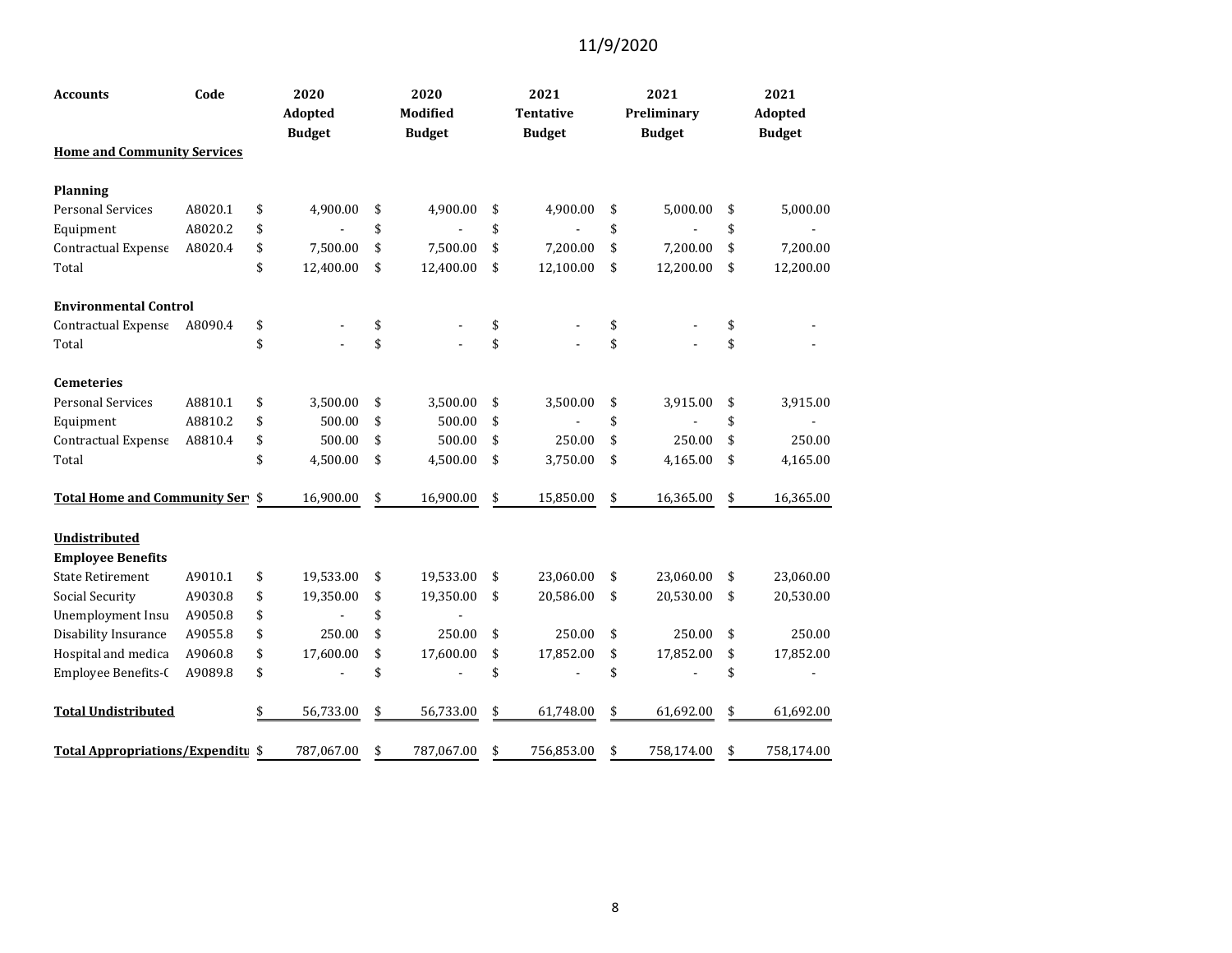| <b>Accounts</b>                        | Code  | 2020 |               | 2020 |               | 2021                 | 2021             | 2021             |
|----------------------------------------|-------|------|---------------|------|---------------|----------------------|------------------|------------------|
|                                        |       |      | Adopted       |      | Modified      | <b>Tentative</b>     | Preliminary      | Adopted          |
|                                        |       |      | <b>Budget</b> |      | <b>Budget</b> | <b>Budget</b>        | <b>Budget</b>    | <b>Budget</b>    |
| <b>General Fund Estimated Revenues</b> |       |      |               |      |               |                      |                  |                  |
| Real Property Tax Ro                   | A1001 | \$   | 437,429.00    | \$   | 437,429.00    | \$<br>428,215.00     | \$<br>432,036.00 | \$<br>432,036.00 |
| <b>Other Tax Items</b>                 |       |      |               |      |               |                      |                  |                  |
| Other Payments in L                    | A1081 | \$   | 3,700.00      | \$   | 3,700.00      | \$<br>3,700.00       | \$<br>3,700.00   | \$<br>3,700.00   |
| Interest and Penaltio                  | A1090 | \$   | 7,500.00      | \$   | 7,500.00      | \$<br>7,000.00       | \$<br>7,000.00   | \$<br>7,000.00   |
| Other Non-Property                     | A1189 | \$   |               | \$   |               | \$<br>$\blacksquare$ | \$               | \$               |
| Franchise                              | A1170 | \$   | 35,000.00     | \$   | 35,000.00     | \$<br>36,000.00      | \$<br>36,000.00  | \$<br>36,000.00  |
| <b>Departmental Income</b>             |       |      |               |      |               |                      |                  |                  |
| <b>Clerk Fees</b>                      | A1255 | \$   | 1,200.00      | \$   | 1,200.00      | \$<br>1,000.00       | \$<br>1,000.00   | \$<br>1,000.00   |
| <b>Vital Statistics Fee</b>            | A1603 | \$   | 500.00        | \$   | 500.00        | \$<br>700.00         | \$<br>700.00     | \$<br>700.00     |
| <b>Culture and Recreati</b>            | A2089 | \$   |               | \$   |               | \$                   | \$               | \$               |
| <b>Planning Board Fees</b>             | A2115 | \$   | 1,000.00      | \$   | 1,000.00      | \$<br>500.00         | \$<br>500.00     | \$<br>500.00     |
| <b>Use of Money</b>                    |       |      |               |      |               |                      |                  |                  |
| <b>Interest and Earning</b>            | A2401 | \$   | 5,000.00      | \$   | 5,000.00      | \$<br>4,000.00       | \$<br>4,000.00   | \$<br>4,000.00   |
| <b>Licenses and Permits</b>            |       |      |               |      |               |                      |                  |                  |
| Dog License                            | A2544 | \$   | 3,500.00      | \$   | 3,500.00      | \$<br>3,500.00       | \$<br>3,500.00   | \$<br>3,500.00   |
| Permits                                | A2590 | \$   |               | \$   |               | \$                   | \$               | \$               |
| <b>Fines and Forfeitures</b>           |       |      |               |      |               |                      |                  |                  |
| Fines and Forfeited I                  | A2610 | \$   | 75,000.00     | \$   | 75,000.00     | \$<br>72,500.00      | \$<br>72,500.00  | \$<br>72,500.00  |
| Sale of Property/Compensation for Loss |       |      |               |      |               |                      |                  |                  |
| Sale of Real Property                  | A2660 | \$   |               | \$   |               | \$                   | \$               | \$               |
| Sale of Surplus Equip                  | A2665 | \$   |               | \$   |               | \$                   | \$               | \$               |
| <b>Unclassified Revenue</b>            |       |      |               |      |               |                      |                  |                  |
| <b>Unclassified Revenu</b>             | A2770 | \$   |               | \$   |               | \$                   | \$               | \$               |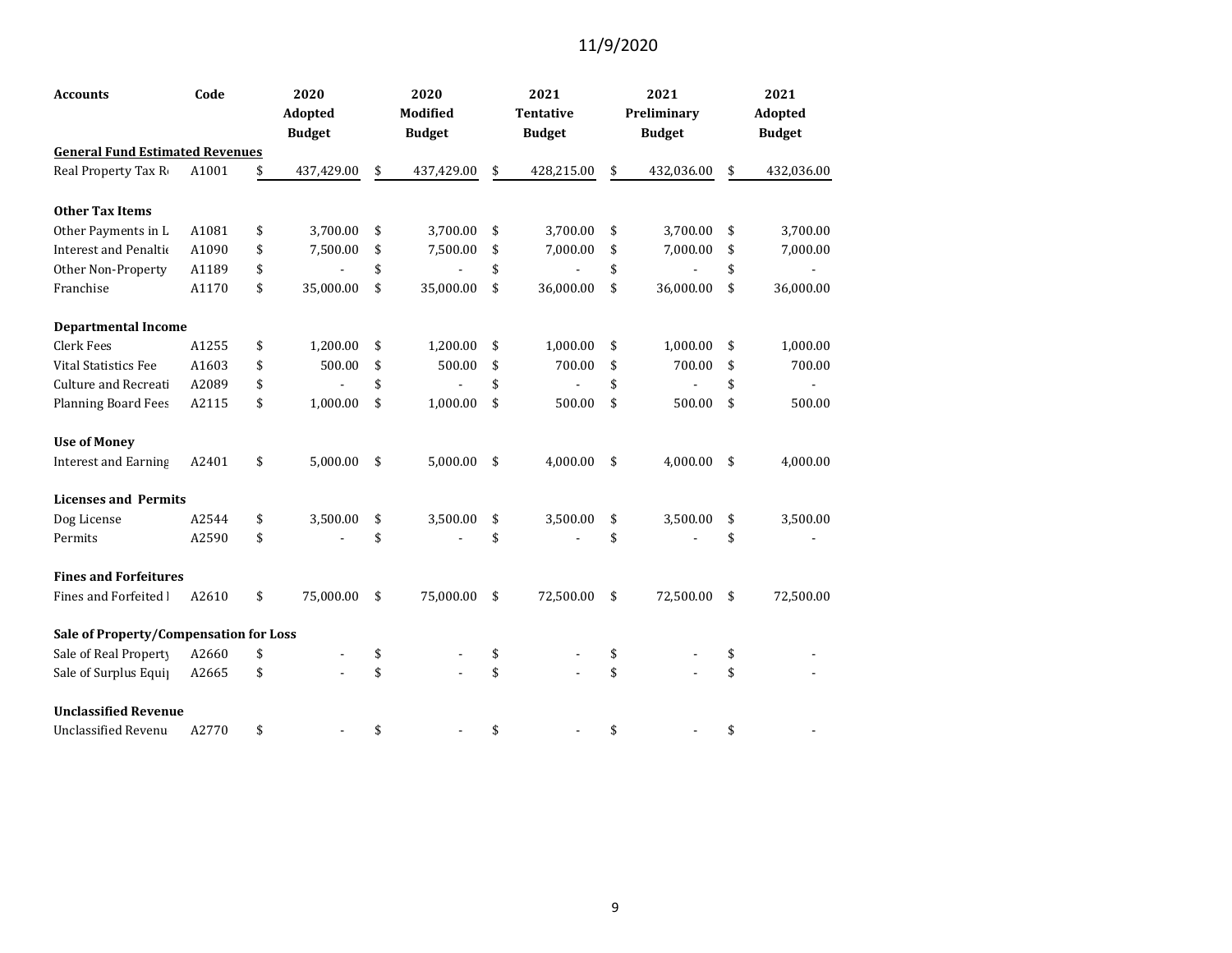| Code<br><b>Accounts</b>                  |          | 2020<br>Adopted<br><b>Budget</b> | 2020<br>Modified<br><b>Budget</b> | 2021<br><b>Tentative</b><br><b>Budget</b> | 2021<br>Preliminary<br><b>Budget</b> | 2021<br>Adopted<br><b>Budget</b> |
|------------------------------------------|----------|----------------------------------|-----------------------------------|-------------------------------------------|--------------------------------------|----------------------------------|
| <b>State Aid</b>                         |          |                                  |                                   |                                           |                                      |                                  |
| <b>Revenue Sharing</b>                   | A3001    | \$<br>12,238.00                  | \$<br>12,238.00                   | \$<br>12,238.00                           | \$<br>12,238.00                      | \$<br>12,238.00                  |
| Mortgage Tax                             | A3005    | \$<br>65,000.00                  | \$<br>65,000.00                   | \$<br>70,000.00                           | \$<br>70,000.00                      | \$<br>70,000.00                  |
| Grant Revenue - Oth                      | A3089    | \$                               | \$                                | \$                                        | \$                                   | \$                               |
| Grant Revenue - Hor                      | A3989    | \$                               | \$                                | \$                                        | \$                                   | \$                               |
| <b>Total Estimated Revenues</b>          |          | \$<br>209,638.00                 | \$<br>209,638.00                  | \$<br>211,138.00                          | \$<br>211,138.00                     | \$<br>211,138.00                 |
| <b>Unexpended Balance</b>                |          | \$<br>140,000.00                 | \$<br>140,000.00                  | \$<br>117,500.00                          | \$<br>115,000.00                     | \$<br>115,000.00                 |
| <b>HIGHWAY FUND</b>                      |          | APPROPRIATED 2020 BUDGET         |                                   | appropriated<br>2021 budget               | appropriated<br>2021 budget          | appropriated<br>2021 budget      |
| <b>Highway Appropriations - Townwide</b> |          |                                  |                                   |                                           |                                      |                                  |
| <b>Bridges</b>                           |          |                                  |                                   |                                           |                                      |                                  |
| Contractual Expense DA5120.4             |          | \$<br>10,000.00                  | \$<br>10,000.00                   | \$<br>10,000.00                           | \$<br>10,000.00                      | \$<br>10,000.00                  |
| Total                                    |          | \$<br>10,000.00                  | \$<br>10,000.00                   | \$<br>10,000.00                           | \$<br>10,000.00                      | \$<br>10,000.00                  |
| <b>Machinery</b>                         |          |                                  |                                   |                                           |                                      |                                  |
| Equipment                                | DA5130.2 | \$<br>33,000.00                  | \$<br>33,000.00                   | \$<br>33,000.00                           | \$<br>33,000.00                      | \$<br>33,000.00                  |
| Contractual Expense                      | DA5130.4 | \$<br>80,000.00                  | \$<br>80,000.00                   | \$<br>80,000.00                           | \$<br>80,000.00                      | \$<br>80,000.00                  |
| Total                                    |          | \$<br>113,000.00                 | \$<br>113,000.00                  | \$<br>113,000.00                          | \$<br>113,000.00                     | \$<br>113,000.00                 |
| <b>Snow Removal - Town</b>               |          |                                  |                                   |                                           |                                      |                                  |
| <b>Personal Services</b>                 | DA5142.1 | \$<br>220,000.00                 | \$<br>220,000.00                  | \$<br>220,000.00                          | \$<br>224,700.00                     | \$<br>224,700.00                 |
| Contractual Expense DA5142.4             |          | \$<br>85,000.00                  | \$<br>85,000.00                   | \$<br>85,000.00                           | \$<br>85,000.00                      | \$<br>85,000.00                  |
| Total                                    |          | \$<br>305,000.00                 | \$<br>305,000.00                  | \$<br>305,000.00                          | \$<br>309,700.00                     | \$<br>309,700.00                 |
| <b>Employee Benefits</b>                 |          |                                  |                                   |                                           |                                      |                                  |
| <b>State Retirement</b>                  | DA9010.8 | \$<br>28,744.00                  | \$<br>28,744.00                   | \$<br>28,816.00                           | \$<br>28,816.00                      | \$<br>28,816.00                  |
| Social Security                          | DA9030.8 | \$<br>16,830.00                  | \$<br>16,830.00                   | \$<br>16,830.00                           | \$<br>17,190.00                      | \$<br>17,190.00                  |
| Hospital and Medica                      | DA9060.8 | \$<br>79,723.00                  | \$<br>79,723.00                   | \$<br>85,000.00                           | \$<br>85,000.00                      | \$<br>85,000.00                  |
| Other(uniforms/pfl)                      | DA9089.8 | \$<br>3,600.00                   | \$<br>3,600.00                    | \$<br>3,600.00                            | \$<br>3,600.00                       | \$<br>3,600.00                   |
| Total                                    |          | \$<br>128,897.00                 | \$<br>128,897.00                  | \$<br>134,246.00                          | \$<br>134,606.00                     | \$<br>134,606.00                 |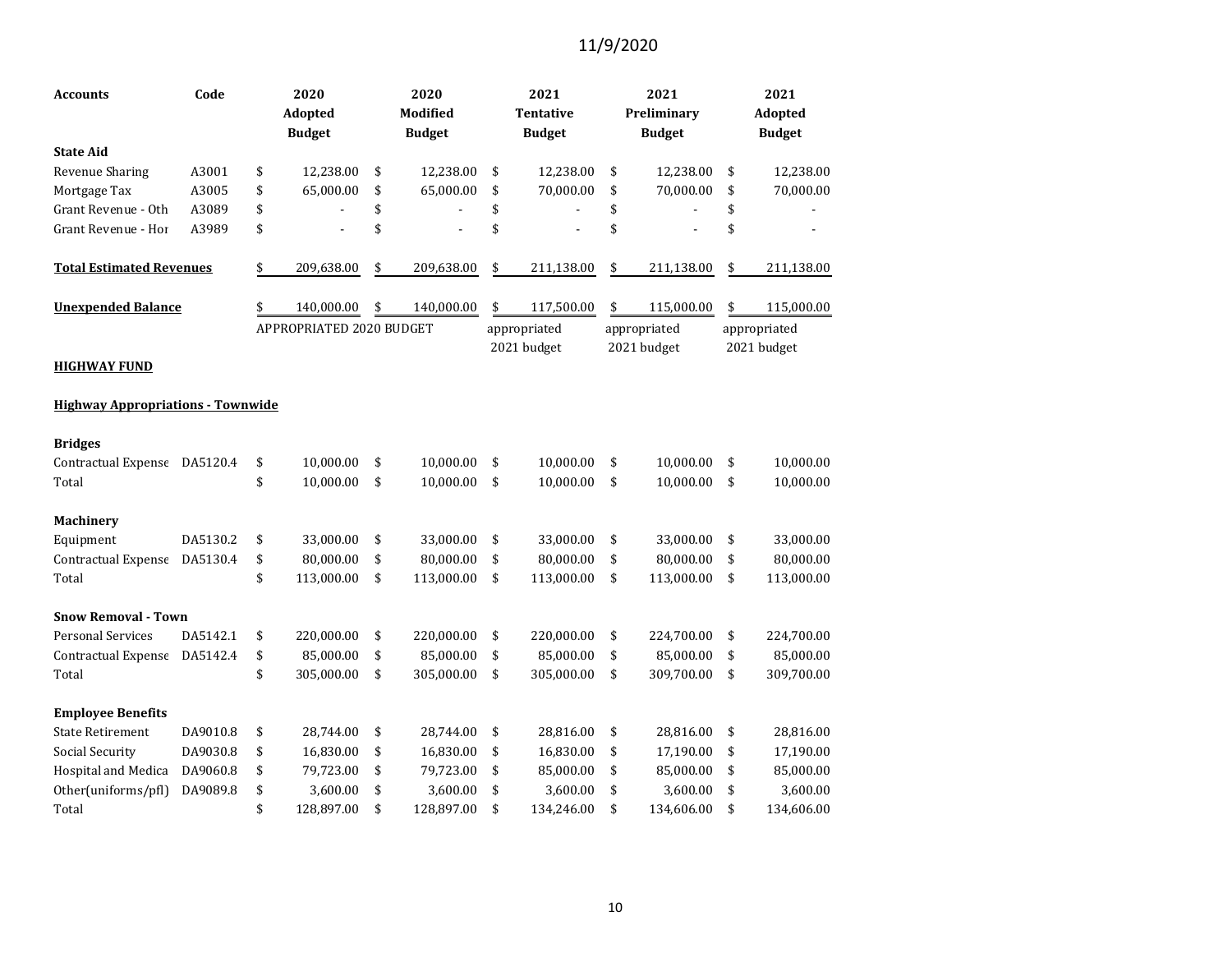| <b>Accounts</b>                                 | Code     | 2020<br>Adopted<br><b>Budget</b> | 2020<br>Modified<br><b>Budget</b> | 2021<br><b>Tentative</b><br><b>Budget</b> | 2021<br>Preliminary<br><b>Budget</b> | 2021<br>Adopted<br><b>Budget</b> |
|-------------------------------------------------|----------|----------------------------------|-----------------------------------|-------------------------------------------|--------------------------------------|----------------------------------|
| <b>Debt Service Principal</b>                   |          |                                  |                                   |                                           |                                      |                                  |
| Serial Bonds                                    | DA9710.6 | \$<br>73,355.00                  | \$<br>73,355.00                   | \$<br>107,562.00                          | \$<br>107,562.00                     | \$<br>107,562.00                 |
| <b>Bond Anticipation</b>                        | DA9730.6 | \$                               | \$                                | \$                                        | \$                                   | \$                               |
| Capital Bonds                                   | DA9740.6 | \$                               | \$                                | \$                                        | \$                                   | \$                               |
| Total                                           |          | \$<br>73,355.00                  | \$<br>73,355.00                   | \$<br>107,562.00                          | \$<br>107,562.00                     | \$<br>107,562.00                 |
| <b>Interest</b>                                 |          |                                  |                                   |                                           |                                      |                                  |
| Serial Bonds                                    | DA9710.7 | \$<br>8,627.00                   | \$<br>8,627.00                    | \$<br>9,759.00                            | \$<br>9,759.00                       | \$<br>9,759.00                   |
| <b>Bond Anticipation</b>                        | DA9730.7 | \$                               | \$                                | \$                                        | \$                                   | \$                               |
| Capital Bonds                                   | DA9740.7 | \$                               | \$                                | \$                                        | \$                                   | \$                               |
| Total                                           |          | \$<br>8,627.00                   | \$<br>8,627.00                    | \$<br>9,759.00                            | \$<br>9,759.00                       | \$<br>9,759.00                   |
| <b>Total Appropriations/Expenses</b>            |          | \$<br>638,879.00                 | \$<br>638,879.00                  | \$<br>679,567.00                          | \$<br>684,627.00                     | \$<br>684,627.00                 |
| <b>Highway Revenues - Townwide</b>              |          |                                  |                                   |                                           |                                      |                                  |
| <b>Local Sources</b>                            |          |                                  |                                   |                                           |                                      |                                  |
| Real Property Tax                               | DA1001   | \$<br>604,879.00                 | \$<br>604,879.00                  | \$<br>642,067.00                          | \$<br>647,127.00                     | 647,127.00                       |
| Sales of Scrap & Surp                           | DA2650   | \$                               | \$                                | \$                                        | \$                                   | \$                               |
| <b>Interest and Earning</b>                     | DA2401   | \$<br>5,500.00                   | \$<br>5,500.00                    | \$<br>4,000.00                            | \$<br>4,000.00                       | \$<br>4,000.00                   |
| Compensation for Lo                             | DA2690   | \$                               | \$                                | \$                                        | \$                                   | \$                               |
| Mowing - Washingtc                              | DA2770   | \$<br>3,500.00                   | \$<br>3,500.00                    | \$<br>3,500.00                            | \$<br>3,500.00                       | \$<br>3,500.00                   |
| <b>Total Est./Actual Revenues</b>               |          | \$<br>9,000.00                   | \$<br>9,000.00                    | \$<br>7,500.00                            | \$<br>7,500.00                       | \$<br>7,500.00                   |
| Townwide                                        |          |                                  |                                   |                                           |                                      |                                  |
| Unexpended Balance/cash on ha \$                |          | 25,000.00                        | \$<br>25,000.00                   | \$<br>30,000.00                           | \$<br>30,000.00                      | \$<br>30,000.00                  |
|                                                 |          | APPROPRIATED 2020 BUDGET         |                                   | appropriated                              | appropriated                         | appropriated                     |
| <b>Highway Appropriations - Outside Village</b> |          |                                  |                                   | 2021 budget                               | 2021 budget                          | 2021 budget                      |
| <b>General Repairs</b>                          |          |                                  |                                   |                                           |                                      |                                  |
| <b>Personal Services</b>                        | DB5110.1 | \$<br>188,000.00                 | \$<br>188,000.00                  | \$<br>188,000.00                          | \$<br>192,060.00                     | \$<br>192,060.00                 |
| Contractual Expense                             | DB5110.4 | \$<br>77,900.00                  | \$<br>77,900.00                   | \$<br>77,900.00                           | \$<br>77,900.00                      | \$<br>77,900.00                  |
| Total                                           |          | \$<br>265,900.00                 | \$<br>265,900.00                  | \$<br>265,900.00                          | \$<br>269,960.00                     | \$<br>269,960.00                 |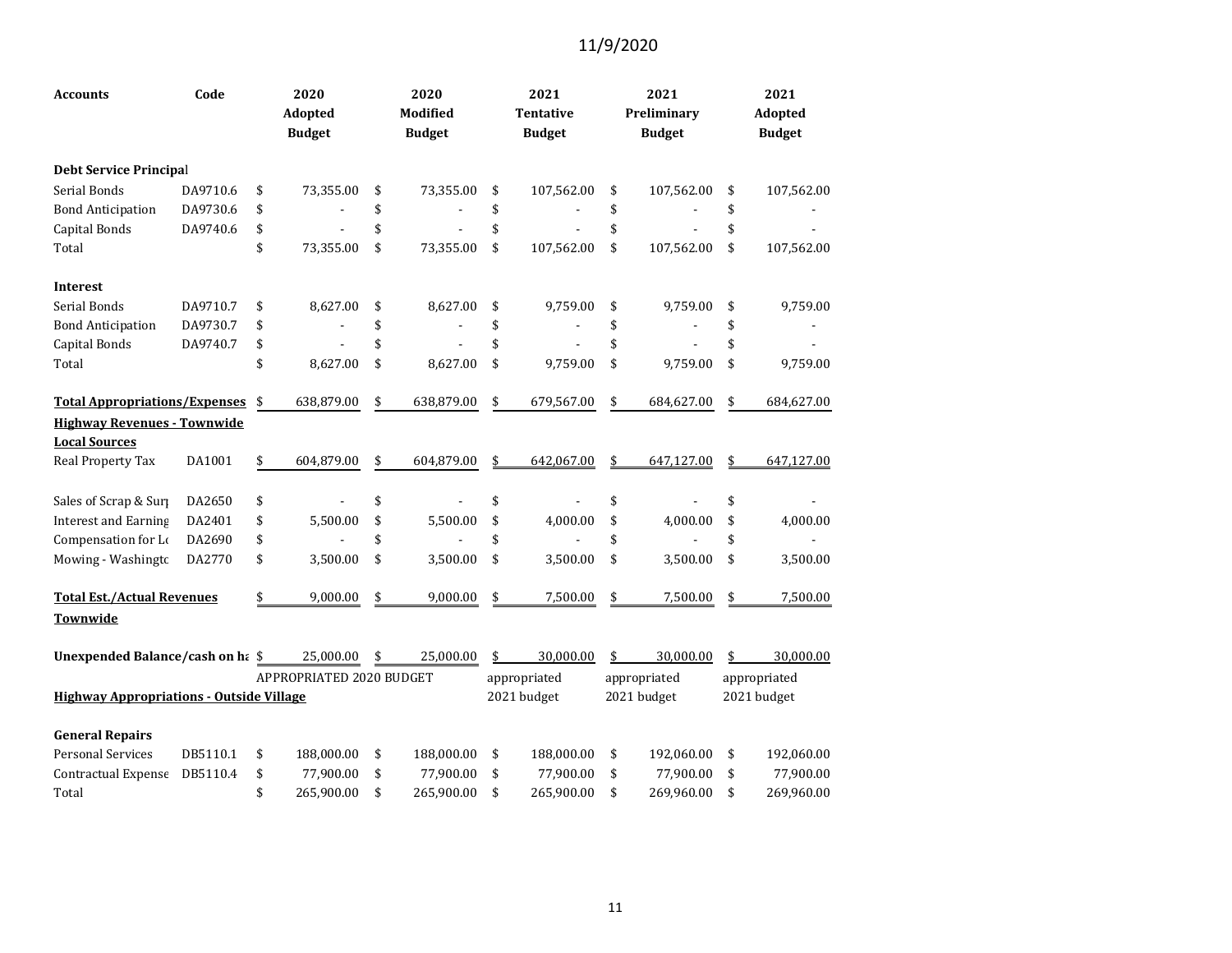| Code<br><b>Accounts</b>                                         |          | 2020<br>Adopted<br><b>Budget</b> |                          |    | 2020<br>Modified<br><b>Budget</b> | 2021<br><b>Tentative</b><br><b>Budget</b> |              | 2021<br>Preliminary<br><b>Budget</b> | 2021<br>Adopted<br><b>Budget</b> |
|-----------------------------------------------------------------|----------|----------------------------------|--------------------------|----|-----------------------------------|-------------------------------------------|--------------|--------------------------------------|----------------------------------|
| <b>Improvements</b>                                             |          |                                  |                          |    |                                   |                                           |              |                                      |                                  |
| Capital Outlay                                                  | DB5112.2 | \$                               | 250,000.00               | \$ | 250,000.00                        | \$                                        | 240,000.00   | \$<br>240,000.00                     | \$<br>240,000.00                 |
| <b>Employee Benefits</b>                                        |          |                                  |                          |    |                                   |                                           |              |                                      |                                  |
| <b>State Retirement</b>                                         | DB9010.8 | \$                               | 24,485.00                | \$ | 24,485.00                         | \$                                        | 26,573.00    | \$<br>26,573.00                      | \$<br>26,573.00                  |
| Social Security                                                 | DB9030.8 | \$                               | 14,382.00                | \$ | 14,382.00                         | \$                                        | 14,382.00    | \$<br>14,693.00                      | \$<br>14,693.00                  |
| Hospital and Medica                                             | DB9060.8 | \$                               | 79,723.00                | \$ | 79,723.00                         | \$                                        | 85,000.00    | \$<br>85,000.00                      | \$<br>85,000.00                  |
| Uniforms                                                        | DB9089.8 | \$                               | 3,600.00                 | \$ | 3,600.00                          | \$                                        | 3,600.00     | \$<br>3,600.00                       | \$<br>3,600.00                   |
| Total                                                           |          | \$                               | 122,190.00               | \$ | 122,190.00                        | \$                                        | 129,555.00   | \$<br>129,866.00                     | \$<br>129,866.00                 |
| <b>Total Highway Appropriations -</b><br><b>Outside Village</b> |          | \$                               | 638,090.00               | \$ | 638,090.00                        | \$                                        | 635,455.00   | \$<br>639,826.00                     | \$<br>639,826.00                 |
| <b>Highway Revenues - Outside Village</b>                       |          |                                  |                          |    |                                   |                                           |              |                                      |                                  |
| <b>Local Sources</b>                                            |          |                                  |                          |    |                                   |                                           |              |                                      |                                  |
| Real Property Tax                                               | DB1001   | \$                               | 389,590.00               | \$ | 389,590.00                        | \$                                        | 403,455.00   | \$<br>407.826.00                     | \$<br>407,826.00                 |
| <b>Interest and Earning</b>                                     | DB2401   | \$                               | 5,500.00                 | \$ | 5,500.00                          | \$                                        | 4.000.00     | \$<br>4.000.00                       | \$<br>4.000.00                   |
| <b>State Aid</b>                                                |          |                                  |                          |    |                                   |                                           |              |                                      |                                  |
| Consolidated Highw                                              | DB3501   | \$                               | 168,000.00               | \$ | 168,000.00                        | \$                                        | 168,000.00   | \$<br>168,000.00                     | \$<br>168,000.00                 |
| Total Est./Actual Highway Rever \$                              |          |                                  | 173,500.00               | \$ | 173,500.00                        | \$                                        | 172,000.00   | \$<br>172,000.00                     | \$<br>172,000.00                 |
| Unexpended Balance/cash on ha \$                                |          |                                  | 75,000.00                | \$ | 75,000.00                         | \$                                        | 60,000.00    | \$<br>60,000.00                      | \$<br>60,000.00                  |
|                                                                 |          |                                  | APPROPRIATED 2020 BUDGET |    |                                   |                                           | appropriated | appropriated                         | appropriated                     |
|                                                                 |          |                                  |                          |    |                                   |                                           | 2021 budget  | 2021 budget                          | 2021 budget                      |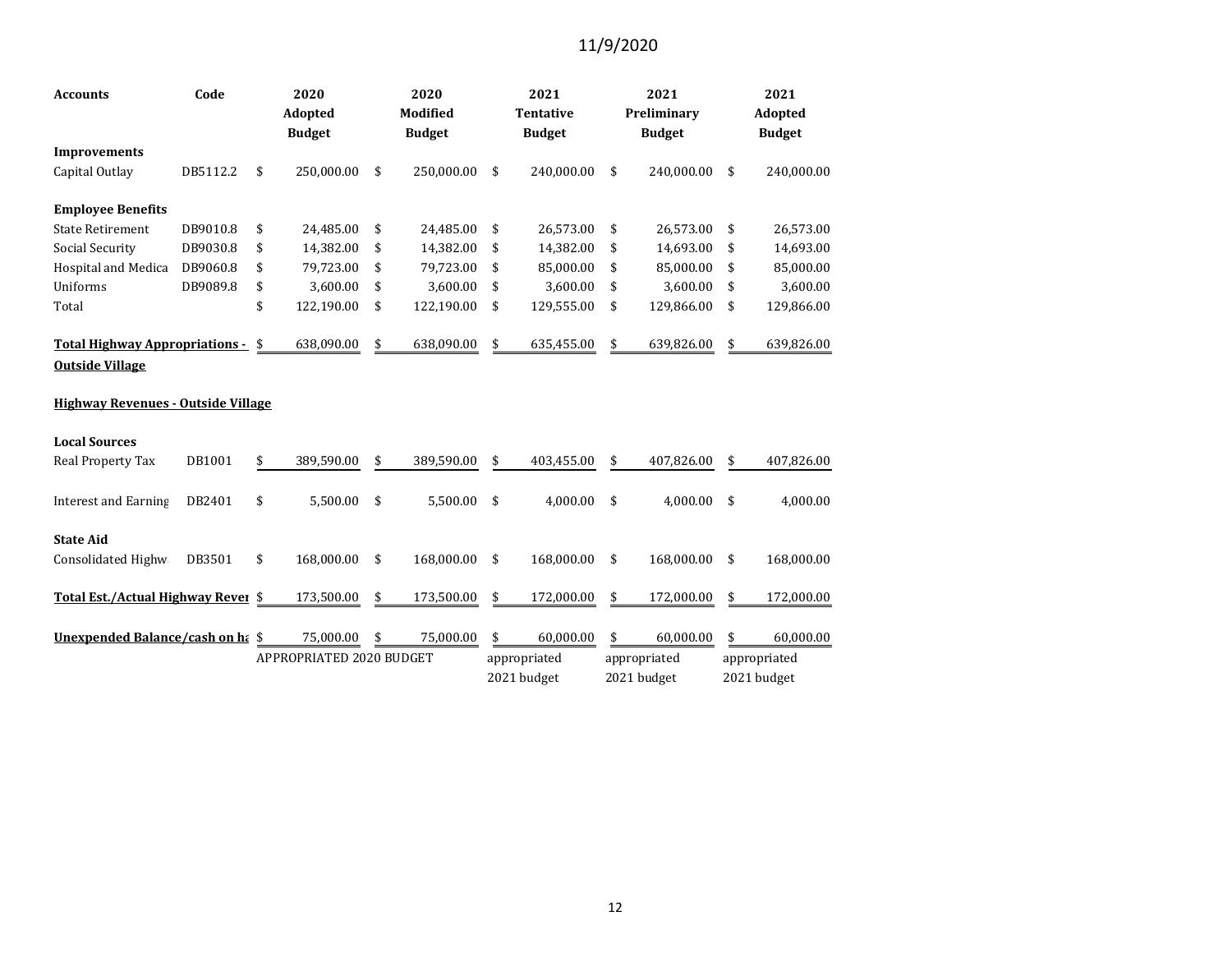| <b>Accounts</b>                    | Code          | 2020<br>Adopted |            | 2020<br>Modified |            | 2021<br><b>Tentative</b> |            | 2021 |               | 2021          |            |
|------------------------------------|---------------|-----------------|------------|------------------|------------|--------------------------|------------|------|---------------|---------------|------------|
|                                    |               |                 |            |                  |            |                          |            |      | Preliminary   | Adopted       |            |
|                                    |               | <b>Budget</b>   |            | <b>Budget</b>    |            | <b>Budget</b>            |            |      | <b>Budget</b> | <b>Budget</b> |            |
| <b>SPECIAL DISTRICTS</b>           |               |                 |            |                  |            |                          |            |      |               |               |            |
| <b>Fire Protection Districts</b>   |               |                 |            |                  |            |                          |            |      |               |               |            |
| <b>Appropriations/Expenditures</b> |               |                 |            |                  |            |                          |            |      |               |               |            |
| #6 Fort Ann SF1                    | SF3410.4      | \$              | 204,390.00 | \$               | 204,390.00 | \$                       | 204,390.00 | \$   | 199,390.00    | \$            | 199,390.00 |
| LOSAP                              | SF9010.8      | \$              |            | \$               |            | \$                       |            | \$   | ۰             | \$            |            |
| Total                              |               | \$              | 204,390.00 | \$               | 204,390.00 | \$                       | 204,390.00 | \$   | 199,390.00    | \$            | 199,390.00 |
|                                    |               |                 |            |                  |            |                          |            |      |               |               |            |
| #7 Pilot Knob SF2                  | SF3410.4      | \$              | 95,250.00  | \$               | 95,250.00  | \$                       | 95,250.00  | \$   | 90,250.00     | \$            | 90,250.00  |
| LOSAP                              | SF9010.8      | \$              | 3,000.00   | \$               | 3,000.00   | \$                       | 10,600.00  | \$   | 10,600.00     | \$            | 10,600.00  |
| Total                              |               | \$              | 98,250.00  | \$               | 98,250.00  | \$                       | 105,850.00 | \$   | 100,850.00    | \$            | 100,850.00 |
| #8 West Fort Ann S                 | SF3410.4      | \$              | 244,934.00 | \$               | 244,934.00 | \$                       | 244,934.00 | \$   | 239,934.00    | \$            | 239,934.00 |
| LOSAP                              | SF9010.8      | \$              | 4,500.00   | \$               | 4,500.00   | \$                       | 9,800.00   | \$   | 9,800.00      | \$            | 9,800.00   |
| Total                              |               | \$              | 249,434.00 | \$               | 249,434.00 | \$                       | 254,734.00 | \$   | 249,734.00    | \$            | 249,734.00 |
|                                    |               |                 |            |                  |            |                          |            |      |               |               |            |
| <b>Total - All Fire Dist</b>       | <b>TOTALS</b> | \$              | 552,074.00 | \$               | 552,074.00 | \$                       | 564,974.00 | \$   | 549,974.00    | \$            | 549,974.00 |
| <b>Revenues - Local Sources</b>    |               |                 |            |                  |            |                          |            |      |               |               |            |
| Real Property Tax                  | SF1001        | \$              | 552,074.00 | \$               | 552,074.00 | \$                       | 564,974.00 | \$   | 549,974.00    | \$            | 549,974.00 |